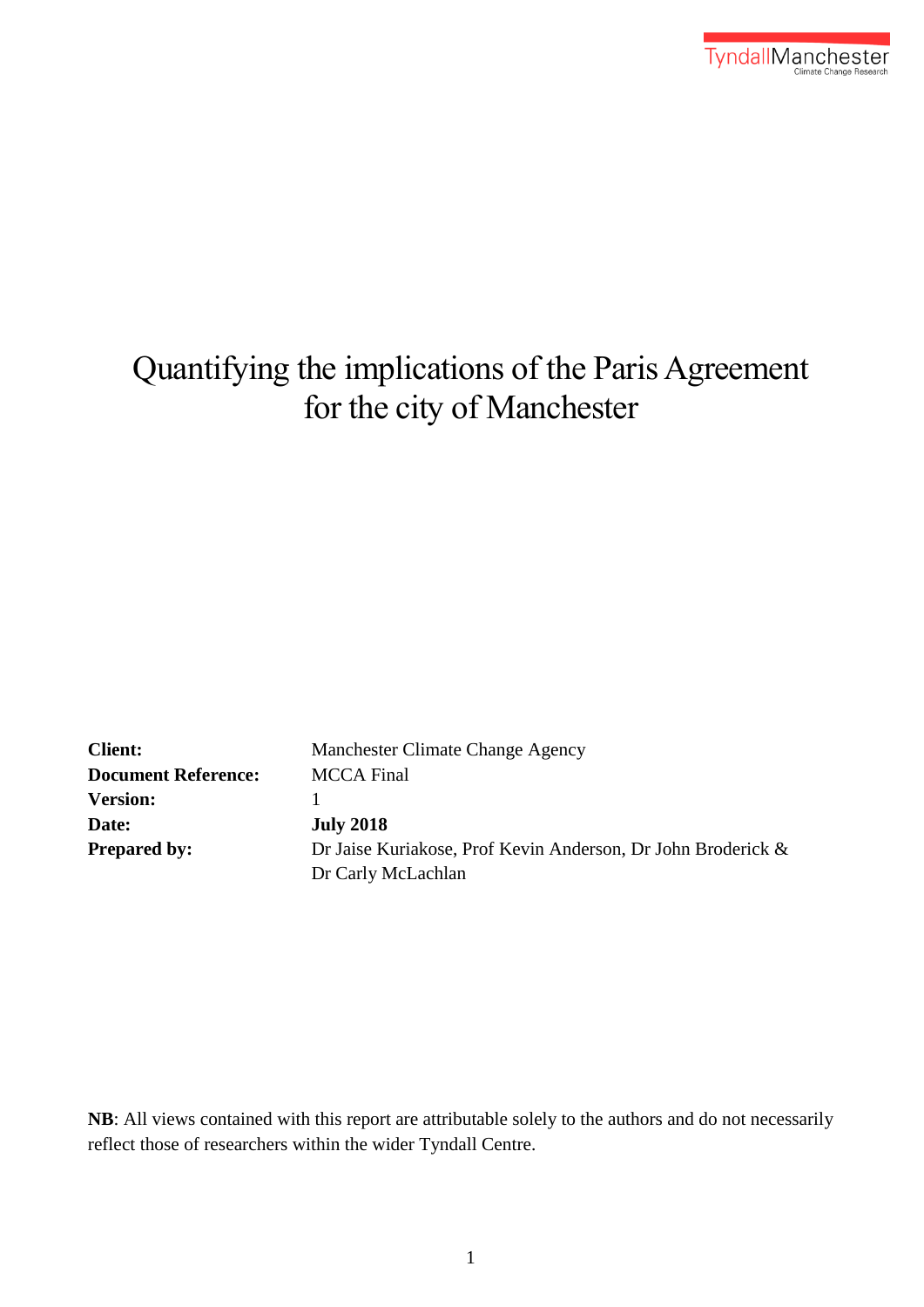# **1 KEY MESSAGES**

The development of post-2017 carbon budget ranges and carbon emissions pathways for Manchester City builds on detailed research (e.g. Anderson and Bows (1)), transposing the 2°C temperature target and equity commitments set by the Paris Agreement to the UK level. The carbon budgets presented apply to carbon dioxide emissions from the energy system only excluding Land Use, Land Use Change and Forestry (LULUCF), aviation and shipping. This report does not address the still more challenging commitment to "*pursue efforts to limit the temperature increase to 1.5°C.*" Based on our analysis, for Manchester to make its 'fair' contribution towards the 2°C commitment enshrined in the Paris Agreement, Manchester would need to:

**1) Hold cumulative carbon dioxide emissions at under 15 million tonnes (range of 8 to 24 MtCO<sub>2</sub> from 2018 onwards**. To give a sense of the scale of the challenge, at current (2015) CO<sub>2</sub> emission levels<sup>1</sup>, Manchester would use its entire budget within 4 to 10 years.

**2) Initiate an immediate programme of mitigation delivering an annual average of 13% (range of 8% to 20%) cuts in emissions in order to remain within its fair 2°C carbon budget**. The 13% annual average reduction in emissions combines both national and local action and would be part of wider collaboration with Greater Manchester Combined Authority (GMCA) on meeting its emissions reductions goals. The recommended pathway, 13% per annum reductions, is similar to the annual rates of reduction achieved by Manchester in 2014 (18.8%) which was primarily driven by a change in the fuel mix for electricity (2); it is important to note that this reduction occurred over a single year only.

**3) Manchester needs to begin a rapid programme of reducing emissions from Land Use, Land**  Use Change and Forestry (LULUCF). CO<sub>2</sub>-only emissions from this sector should be tracked and aligned with Greater Manchester's carbon neutrality ambition and should ensure that, from 2018- 2100, the net level of sequestration is equivalent to both Manchester's early LULUCF emissions and longer term non- $CO<sub>2</sub>$  emissions.

## **2 Introduction**

1

The UK Climate Change Act 2008 has enshrined a commitment to at least an 80 percent reduction in greenhouse gas emissions by 2050 from 1990 levels, with five yearly carbon budgets to act as stepping stones (3). The SCATTER project commissioned by GMCA developed a methodology for Local Authorities to set carbon emissions targets that are consistent with United Nations Paris Climate Agreement. The report "Quantifying the implications of the Paris Agreement for Greater Manchester" (4) from the SCATTER project recommended a carbon budget of  $71$  MtCO<sub>2</sub> for GM from 2018 onwards. This report complements the SCATTER report by downscaling global carbon budgets to Manchester.

<sup>&</sup>lt;sup>1</sup> Based on Manchester's 2015 CO<sub>2</sub> emissions (excluding aviation, shipping, process CO<sub>2</sub> emissions from cement production and those from LULUCF).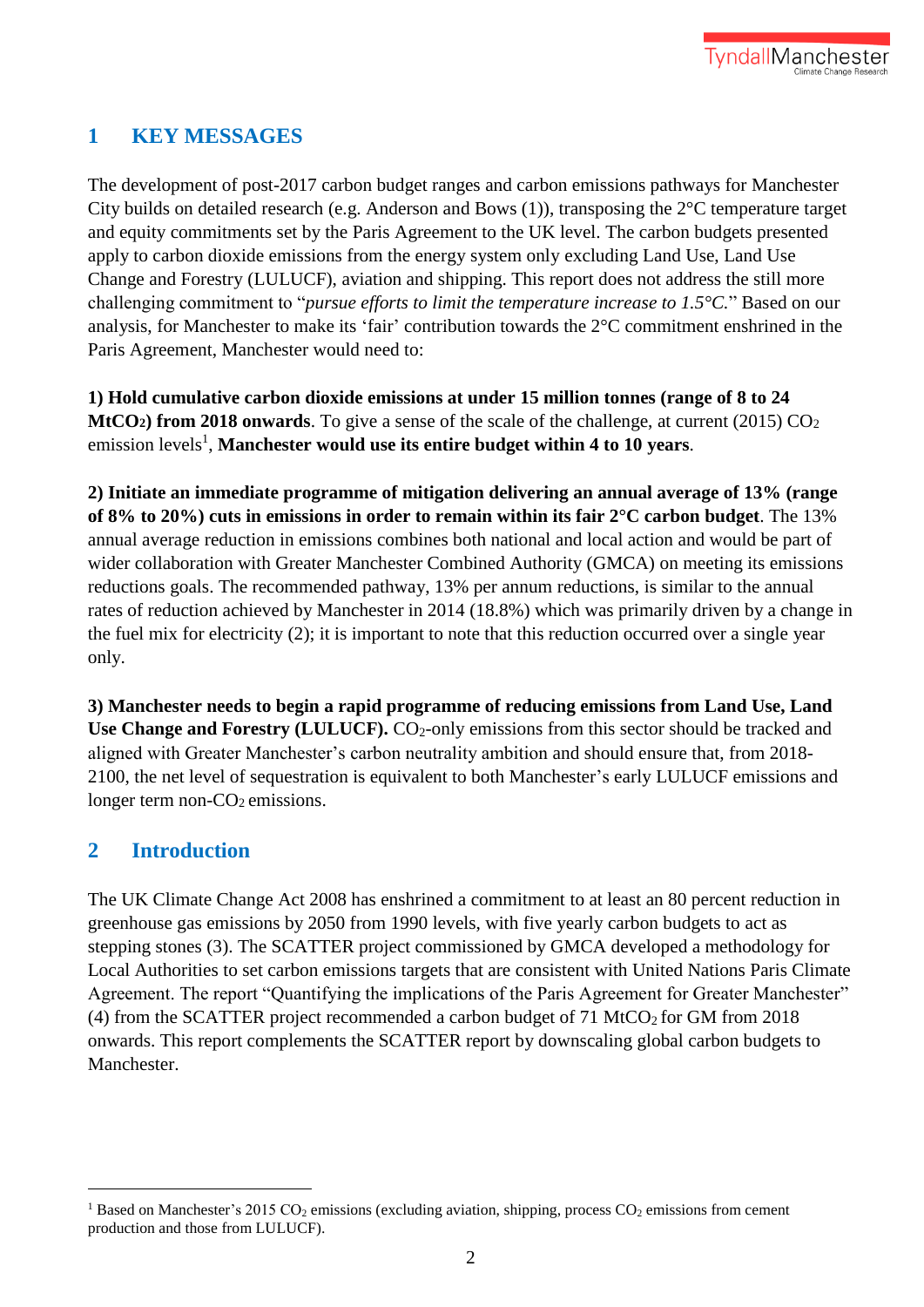### **2.1 Apportioning the UK budgets to Manchester City**

Three apportionment regimes (Grandfathering, Population and Gross Value Added), as detailed in the SCATTER report, are used here to allocate the UK ("well below  $2^{\circ}$ C") energy-only CO<sub>2</sub> emissions budget (post-2017) to Manchester. Based on these apportionment regimes, the subsequent  $CO<sub>2</sub>$ emission budgets and illustrative mitigation rates are provided in Table 1. The recommended carbon budget for Manchester (final row in Table 1) is the mean of all the allocation regimes. The budgets are valid for 2°C provided aviation and shipping emissions are also reduced at the levels outlined by the allocations detailed in the SCATTER report (4). Any failure to hold aviation and shipping emissions within the SCATTER budgets will reduce emissions to the UK's regions, including GMCA and Manchester.

Table 1: Apportionment regime<sup>2</sup>, CO<sub>2</sub> budgets and annual mitigation rates for Manchester City, 2018-2100

| <b>Apportionment regime</b><br>(bracket term is Manchester's proportion of the<br>UK)                            | UK<br>mid-value<br>budget <sup>3</sup> ( $MtCO2$ ) | <b>Manchester mid</b><br>value budget<br>(MtCO <sub>2</sub> ) | Average annual<br>mitigation rate<br>$($ %) |
|------------------------------------------------------------------------------------------------------------------|----------------------------------------------------|---------------------------------------------------------------|---------------------------------------------|
| Grandfathered to Manchester from UK<br>UK $CO2$ based on population split of OECD $GF-Pop$<br>$(0.6\%)$          | 2463                                               | 15                                                            | 12.1%                                       |
| Population split to Manchester from UK<br>UK $CO2$ based on population split of OECD <b>Pop-Pop</b><br>$(0.8\%)$ | 2463                                               | 20                                                            | 9.5%                                        |
| GVA split to Manchester from UK<br>UK $CO2$ based on population split of OECD $\,$ GVA-Pop<br>$(1.0\%)$          | 2463                                               | 24                                                            | 7.8%                                        |
| Grandfathered to Manchester from UK<br>$GF-GF$<br>UK $CO2$ grandfathered from OECD<br>$(0.6\%)$                  | 1350                                               | 8                                                             | 20.1%                                       |
| Population split to Manchester from UK<br>$UK CO2$ grandfathered from OECD<br>Pop-GF<br>$(0.8\%)$                | 1350                                               | 11                                                            | 16.0%                                       |
| GVA split to Manchester from UK<br><b>GVA-GF</b><br>$UK CO2$ grandfathered from OECD<br>$(1.0\%)$                | 1350                                               | 13                                                            | 13.4%                                       |
| <b>Recommended carbon budget for</b><br><b>Manchester</b>                                                        |                                                    | 15                                                            | $13.2\%$                                    |

The family of emission pathways for Manchester premised on the carbon budgets shown in Table 1 are illustrated in Figure 1a & 1b and Table 2. The recommended carbon budgets represent 21.4% of the GM budget.

1

<sup>&</sup>lt;sup>2</sup> The UK mid-value budgets used here are taken from the report "Quantifying the implications of the Paris Agreement: what role for the UK's energy system?" Anderson (2017).

<sup>&</sup>lt;sup>3</sup> Assumes a peak in non-OECD emissions between 2022 and 2023 (6). After deducting an emissions budget for aviation, shipping and military transport of 1537 MtCO<sub>2</sub>.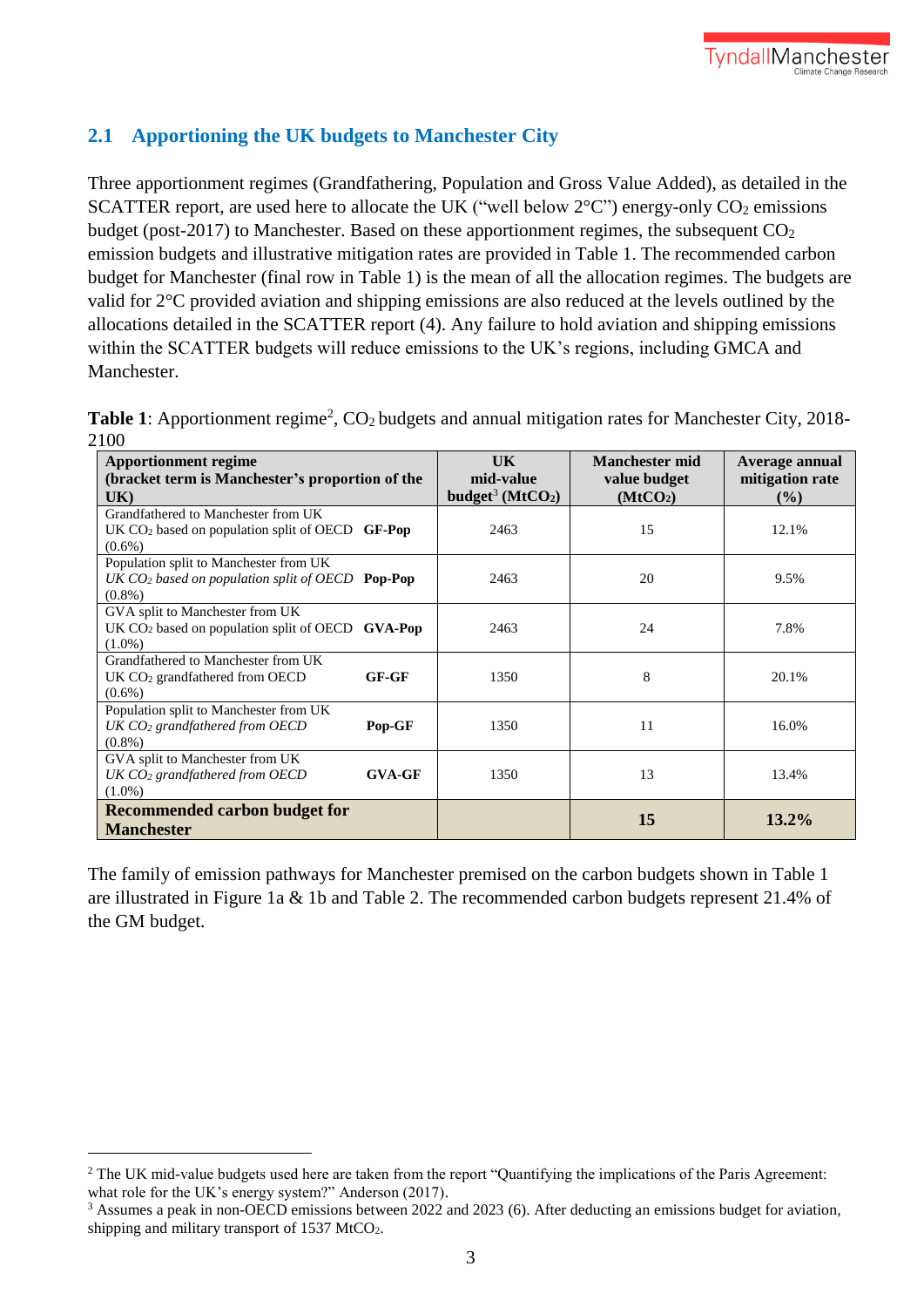



**Figure 1a (left)**: Fossil fuel CO<sub>2</sub> only emissions pathways (2010-2100) for Manchester City premised on carbon budgets shown in Table 1. **Figure 1b (right)**: Fossil fuel CO<sup>2</sup> only emissions pathways (**2010-2050**) for Manchester City premised on carbon budgets shown in Table 1.

|  |           | <b>GF-Pop</b> | Pop-Pop | <b>GVA-Pop</b> | GF-GF | Pop-GF | <b>GVA-GF</b> | <b>Recommended</b><br><b>Manchester</b><br>$CO2$ budget |
|--|-----------|---------------|---------|----------------|-------|--------|---------------|---------------------------------------------------------|
|  | 2018-2022 | 7.1           | 7.7     | 8.1            | 5.5   | 6.3    | 6.8           | 6.9                                                     |
|  | 2023-2027 | 3.8           | 4.7     | 5.4            | 1.8   | 2.6    | 3.3           | 3.6                                                     |
|  | 2028-2032 | 2.0           | 2.9     | 3.6            | 0.6   | 1.1    | 1.6           | 2.0                                                     |
|  | 2033-2037 | 1.0           | 1.7     | 2.4            | 0.2   | 0.5    | 0.8           | 1.1                                                     |
|  | 2038-2042 | 0.5           | 1.1     | 1.6            | 0.1   | 0.2    | 0.4           | 0.6                                                     |
|  | 2043-2047 | 0.3           | 0.6     | 1.1            | 0.0   | 0.1    | 0.2           | 0.4                                                     |
|  | 2048-2100 | 0.3           | 1.0     | 2.1            | 0.0   | 0.1    | 0.2           | 0.6                                                     |

**Table 2**: Periodic carbon budgets from 2018 under various regimes for Manchester City

#### **2.2 Allocating a carbon budget for the LULUCF sector**

Land Use, Land Use Change and Forestry (LULUCF) consist of both emissions and removals of CO<sub>2</sub> from land and forests. The  $CO_2$ -only emissions from LULUCF in 2015 were about 0.1% (~1.5 ktCO<sub>2</sub>) of Manchester's total  $CO_2$  emissions (5). The Manchester city budgets and pathways for LULUCF CO2-only emissions are tracked separately to, but consistent with, the Manchester energy only fiveyear carbon budgets (Figure 2). The detailed methodology for considering emissions from the LULUCF sector is outlined in the SCATTER report, where the cumulative emissions from 2018 to 2038 (area A) is compensated with carbon removals from 2039 to 2100 (area B). The current trend in emissions reduction (a mean of 7.7% for 2010-2015) is also shown.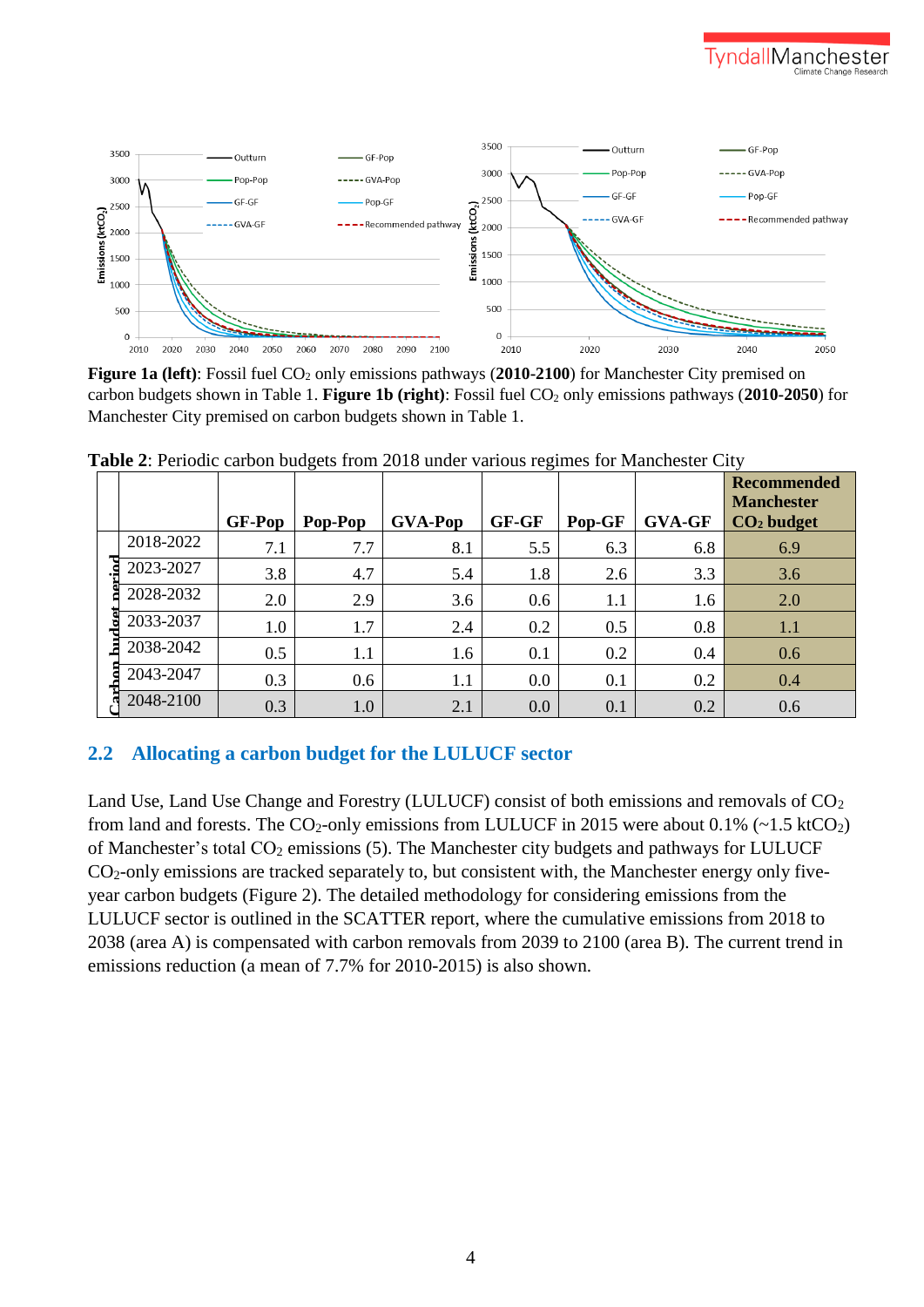

Figure 2: Cumulative emissions budget for LULUCF sector within Manchester City

## **3 Non-CO<sup>2</sup> emissions for Manchester**

The Department of Business Energy and Industrial Strategy's Local Authority emissions statistics do not provide non- $CO_2$  emissions data at the regional level. Given the absence of robust non- $CO_2$ emissions data, we recommend the LULUCF pathway shown in Figure 2 should be adopted so as to include sequestration equivalent to area C in order to help compensate for any cumulative non- $CO<sub>2</sub>$ emissions within the Manchester boundary. The pathway for non- $CO<sub>2</sub>$  emissions is illustrative as the requisite data is not available.

## **4 Conclusion**

1

The pathways demonstrate that if Manchester is to make its 'fair' contribution to delivering on the Paris 2°C temperature commitment then it needs to begin an immediate and rapid programme of decarbonisation to remain within the necessary carbon budget range of  $8$  to  $24 \text{ MtCO}_2$  (for the period from 2018 onwards). To give a sense of the scale of the challenge, at current (2015)  $CO<sub>2</sub>$  emission levels<sup>4</sup>, Manchester will use its entire budget within 4 to 10 years. However, existing trends and policies have led Manchester  $CO<sub>2</sub>$  emissions to reduce at an average rate of 8.8% per annum since 2012, similar to the lowest emissions reduction objective presented here, but still over 4% lower than our recommended mitigation rate of 13% per annum.

To provide a smooth transition in line with the above budgets, average annual mitigation rates of  $CO<sub>2</sub>$ from energy need to be between 8% and 20%, with our recommended approach requiring 13% p.a.; all of these begin from the start of 2018. Some of the annual mitigation rates for Manchester are slightly lower than those for the GM as a whole; this is because Manchester starts from lower per capita emissions (4.3 tCO<sub>2</sub>, compared with the 5.5 tCO<sub>2</sub> for GM<sup>5</sup>). The percentage reduction of

 $4$  Based on GM's 2015 CO<sub>2</sub> emissions (excluding aviation, shipping, process CO<sub>2</sub> emissions from cement production and those from LULUCF).

<sup>&</sup>lt;sup>5</sup> These values are for 2015 and exclude aviation, shipping, process  $CO<sub>2</sub>$  emissions from cement production and those from LULUCF. Emissions from Manchester account about 18% of the GM emissions.